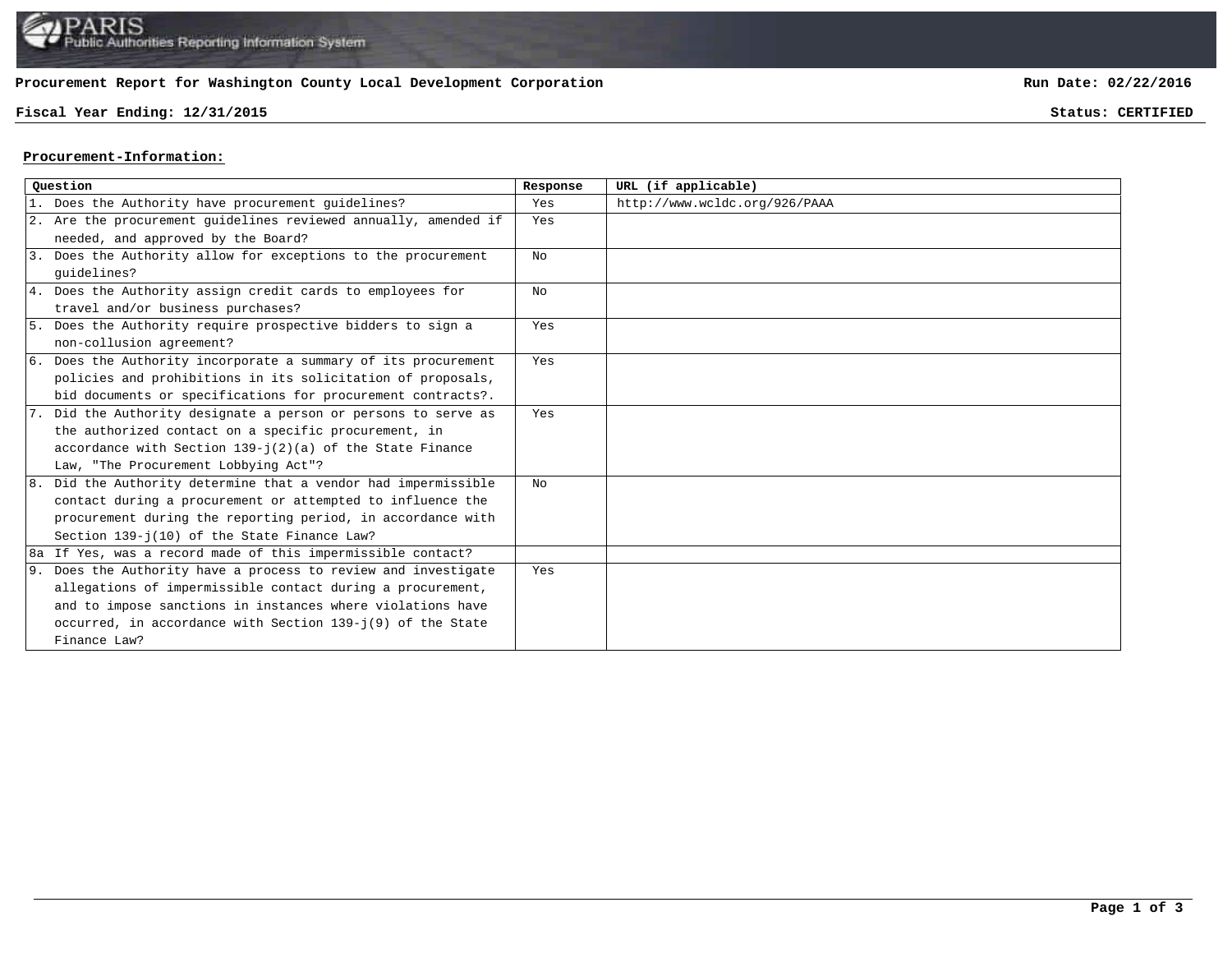Authorities Reporting Information System

## **Procurement Report for Washington County Local Development Corporation**

### **Procurement Transactions Listing:**

| Fiscal Year Ending: 12/31/2015<br>Status: CERTIFIED |                            |                 |                                       |  |  |  |  |  |  |  |
|-----------------------------------------------------|----------------------------|-----------------|---------------------------------------|--|--|--|--|--|--|--|
| Procurement Transactions Listing:                   |                            |                 |                                       |  |  |  |  |  |  |  |
| 1. Vendor Name:                                     | Russell C. Tharp Jr., Esq. | 2. Vendor Name: | Whittemore, Dowen & Ricciardelli, LLP |  |  |  |  |  |  |  |

| Type of Procurement:           | Legal Services                           | Type of Procurement:           | Financial Services                   |  |
|--------------------------------|------------------------------------------|--------------------------------|--------------------------------------|--|
| Award Process:                 | Authority Contract - Non-Competitive Bid | Award Process:                 | Authority Contract - Competitive Bid |  |
| Award Date:                    | 01/21/2000                               | Award Date:                    | 11/30/2011                           |  |
| End Date:                      |                                          | End Date:                      | 12/31/2015                           |  |
| Amount:                        | \$5,217.51                               | Amount:                        | \$8,296                              |  |
| Amount Expended for Fiscal     | \$5,217.51                               | Amount Expended for Fiscal     | \$8,296                              |  |
| Year:                          |                                          | Year:                          |                                      |  |
| Fair market value:             |                                          | Fair market value:             |                                      |  |
| Explain why the fair market    |                                          | Explain why the fair market    |                                      |  |
| value is less than the amount: |                                          | value is less than the amount: |                                      |  |

Plus 4: Plus 4: Province Region: Province Region:

Procurement Description: This is the lawyer that the LDC has on Procurement Description: retainer for all legal services. We pay a quarterly retainer plus any additional fees for legal services.

Address Line1: 1 South Western Plaza<br>Address Line2: 1 200 Box 705<br>Address Line2: 2 Building R Address Line2: PO Box 705 Address Line2: Building B City: GLENS FALLS City: QUEENSBURY State: NY NY NY State: NY NY NY NASA ENERGY STATE: NY NY NY NY NASA ENERGY NY NY NY NY NY NY NY NY NY NY NY NY Postal Code: 12801 Postal Code: 12804 Country: USA Country: USA

WDR performed our annual audit of the WCLDC activities, along with the related statements of revenues and expenses, changes in fund balance and cash flows